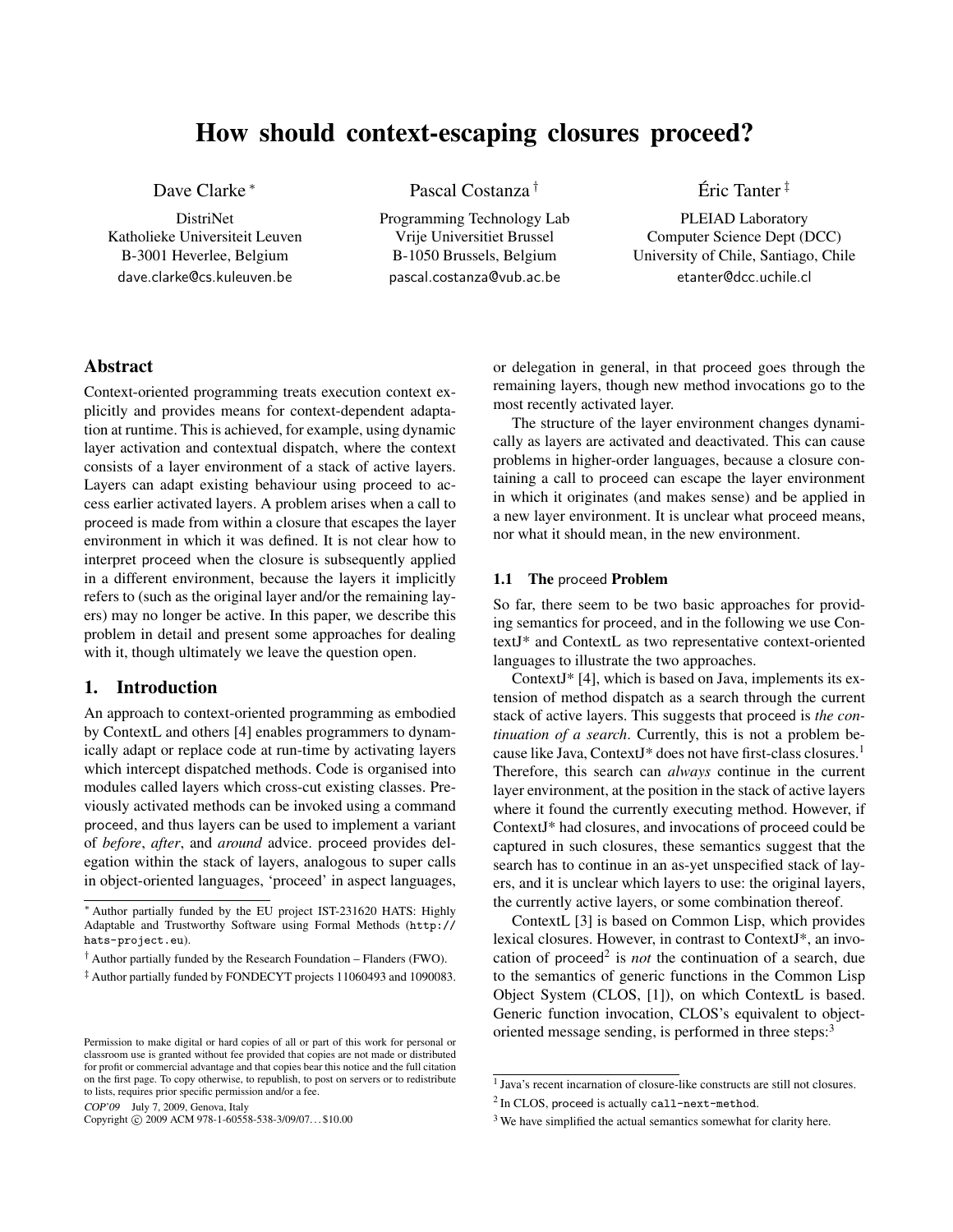- 1. A set of applicable methods is determined, based on the classes the candidate methods are defined for. (In ContextL, the current stack of active layers is also taken into account in this step.)
- 2. The set of applicable methods is sorted according to specificity. (In ContextL, more recently activated layers render their methods more specific.)
- 3. The most specific method is invoked, and each method can invoke proceed to call the next most specific method.

The intuition here is that proceed merely navigates through a precomputed, ordered set of applicable methods, just like super calls in other object-oriented languages merely invoke methods in the statically determined direct superclass. A change in the current stack of active layers does not affect this set of applicable methods anymore: Once it is determined, it will remain fixed. This gives a reasonable semantics for proceed, even when captured in closures.

However, the fact that ContextL seems to have reasonable semantics here is actually an accident, due to the reuse of CLOS semantics. In fact, ContextL still fails to reinstate the original stack of active layers when proceed is invoked. So neither the layers that invoked the method in which proceed was captured, nor the layers that provide the definitions of the methods that will be invoked by proceed, may actually be active when that proceed is eventually executed. However, especially the already executed definitions may rely on the presence of their own layers in such a situation.

#### 1.2 How to proceed?

To summarize, this paper tries to pose, and partially answer, the following questions:

- Should the invocation of a proceed find a method either in the stack of layers that was active when it was captured in a closure, in the stack of currently active layers, or in a combination thereof?
- Should the method found by proceed then be executed in a dynamic environment with the original stack of layers, with the current stack of layers, or a combination thereof?
- If the layer environments should be combined in these cases, what should the composition look like?

We also briefly discuss ideas for advanced language constructs to influence the composition of layer environments.

# 2. A Small COP Language

In order to precisely describe the problem and potential solutions, we adopt the formal calculus Context $\lambda$  developed by Clarke and Sergey [2], which derives from the semantics of dynamic binding [5, 6]. Context $\lambda$  extends the lambda calculus with layer definitions, layer activation (with $(l)e$ ) and deactivation (without  $(l)e$ ), and contextual dispatch. As layer deactivation is not required for our story, we remove without, resulting in a considerably simpler calculus, which we call Context $\lambda^-$ . Its syntax is as follows:

$$
P ::= \Delta; e
$$
  
\n
$$
\Delta ::= \overline{l = B}
$$
  
\n
$$
B ::= \overline{p = e}
$$
  
\n
$$
v ::= \lambda x.e \mid x
$$
  
\n
$$
e ::= v \mid p \mid ee \mid \text{with}(l)e
$$
  
\n
$$
E[\mid ::= [] \mid E[\mid e] \mid E[v[]] \mid E[\text{with}(l)[]]
$$

A program P consists of a collection of layers  $\Delta$  followed by a single expression e. Each layer is a mapping from the layer name  $l$  to a set of bindings of parameters  $p$  to expressions e. Values v—the results of successful reductions—consist of lambda abstractions and variables. In closed expressions, the only values are lambda abstractions  $\lambda x.e.$ , though for examples we also use integers.

Expressions  $e$  consist of values  $v$ , parameters  $p$ , function application e e, and context activation with  $(l)e$ . Parameters p are dynamically scoped and dynamically bound to a definition in some layer—called *contextual dispatch* or just dispatch. Variables, however, are lexically scoped. The construct with  $(l)e$  activates layer l for the (dynamic) duration of the reduction of expression  $e$ , i.e., until  $e$  reduces to a value.

Finally,  $E[\ ]$  gives the syntax of evaluation contexts, which are expressions with a single hole.  $E$  can be seen as holding the context surrounding an expression, in particular, it contains a *stack* of with $(l)$  expressions denoting the activated layers. For example,  $E[\] = \text{with}(l_1)(\text{with}(l_2)([ \ ] e)))$ can be seen as the stack of layers  $l_1 : l_2$ , where  $l_2$  is the innermost layer. Dispatch operates by searching for a binding of a parameter moving outwards from the innermost layer. This stack of layers is called the *layer environment*.

The reduction rules use the following function to determine the set of parameters active in the layer environment, so which layer to dispatch to for a particular parameter:

#### Bound parameters.

$$
BP([]) = \emptyset
$$
  
\n
$$
BP(E[[] e]) = BP(E)
$$
  
\n
$$
BP(E[v[[]]) = BP(E)
$$
  
\n
$$
BP(E[with(l)[]]) = BP(E) \cup dom(\Delta(l))
$$

The reduction rules for Context $\lambda^-$  are as follows:

**Semantics.**  
\n
$$
E[(\lambda x.e) v] \rightarrow E[e\{v/x\}]
$$
 (3)  
\n $E[\text{with}(l)v] \rightarrow E[v]$  (Esc)  
\n $E[\text{with}(l)E'[p]] \rightarrow E[\text{with}(l)E'[e]]$  (DISP)  
\nif  $p \notin BP(E')$   
\nand  $e = \Delta(l)(p)$ 

Evaluation is call-by-value. The first rule is the standard  $\beta$ reduction rule. We use  $e\left\{e^{\prime}/x\right\}$  to denote the substitution of  $x$  for  $e'$  in  $e$ . The second rule states that when an expression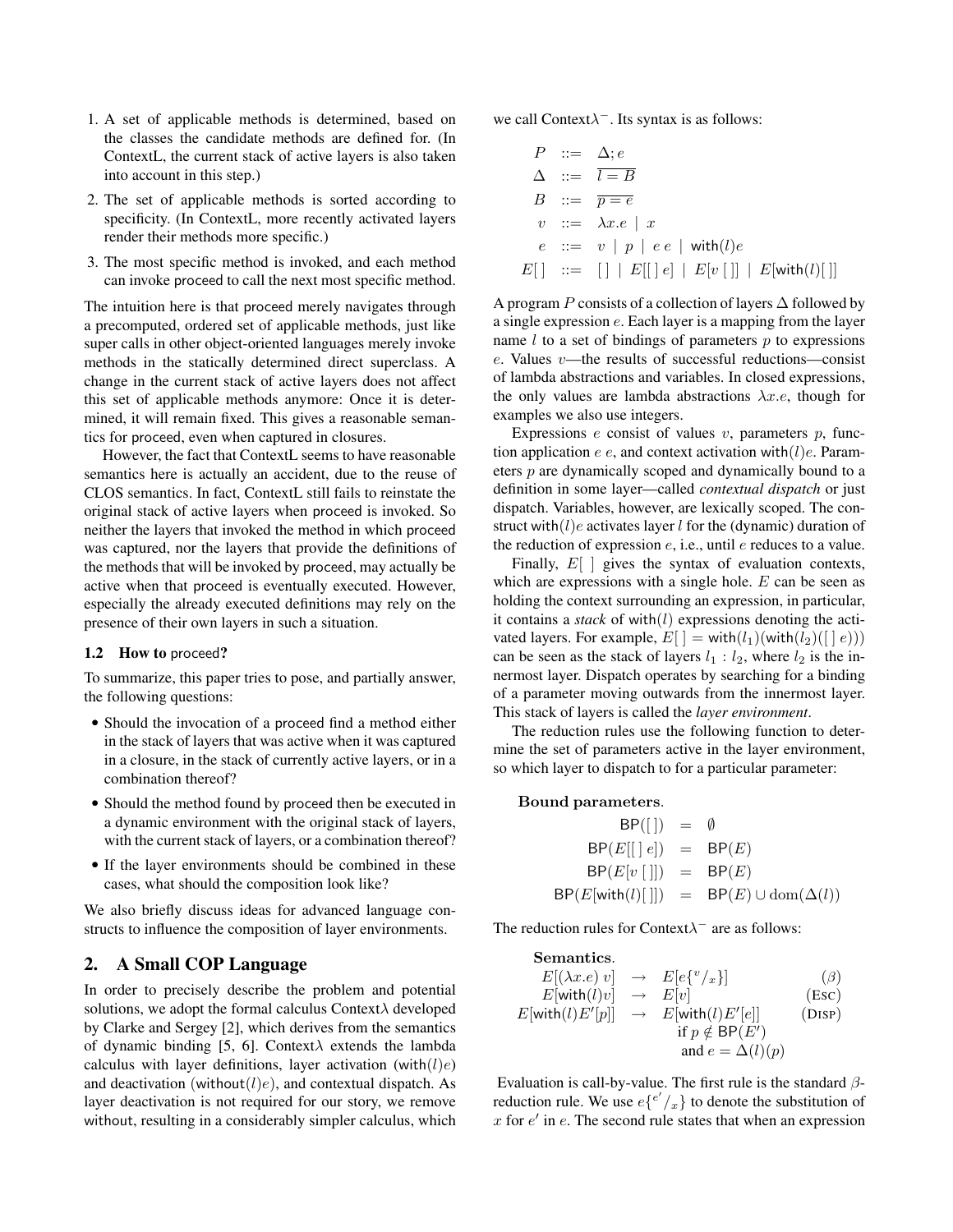finishes evaluating, the surrounding layer activation has no further effect and is removed. The third rule covers the case of looking up a parameter in some surrounding layer. Here  $E'$ [ ] is the (inner) part of the evaluation context which does not contain a binding for parameter  $p$ , denoted by  $p \notin BP(E')$ . Thus, l is the first layer, from inside to outside, containing a binding for p.

A program  $P = \Delta$ ; e evaluates by evaluating e, where  $\Delta$ provides the layers.

## 3. The Problem

The question we wish to raise and study here is what happens when proceed is added to Context $\lambda$ <sup>-</sup>. The intention of proceed is to delegate the parameter dispatch to the next surrounding layer. When combined with closures, proceed may be invoked in the body of a closure that has escaped from its definition context and is applied in another layer environment. It is then not clear which layer proceed refers to.<sup>4</sup>

Following is an informal account of how proceed behaves, firstly when no closures are present, and then we indicate what the potential problem is when closures are present. Let

$$
\Delta_0 = \left\{ \begin{array}{l} l_1 = \{p = 10\}, \\ l_2 = \{p = \text{proceed} + 5\} \end{array} \right\}
$$

The next example illustrates how proceed works, in this case by marking proceed to indicate which parameter to dispatch to, and which layer to begin the search (we use with $(l_1, l_2, l_3)$ [] to denote with $(l_1)$ with $(l_2)$ with $(l_3)$ []):

$$
\begin{array}{r}\n\text{with}\n(l_1, l_2)(p+3) \\
\left\{\n\begin{array}{c}\n\text{Binding for } p \text{ found in } l_2, \\
\text{Mark proceed to indicate} \\
\text{where to continue search.} \\
\text{with}\n(l_1, l_2)((\text{proceed}_{l_1, p} + 5) + 3) \\
\left\{\n\begin{array}{c}\n\text{Binding for } p \text{ found in } l_1 \\
\text{with}\n(l_1, l_2)((10+5) + 3)\n\end{array}\n\right\} \\
\rightarrow \quad \text{with}\n(l_1, l_2)((10+5) + 3)\n\end{array}
$$

This naïve approach falls over when a closure containing a call to proceed escapes the layer environment in which it was created. In this example we use:

$$
\Delta_1 = \left\{ \begin{array}{rcl} l_1 & = & \{p = \lambda x.1\} \\ l_2 & = & \{p = \lambda x. \text{proceed } x\} \\ l_3 & = & \{p = \lambda x.3\} \end{array} \right\}
$$

.

$$
(\lambda f.\text{with}(l_3)(f 10)) (\text{with}(l_1, l_2)p)
$$
\n
$$
\left\{\n \begin{array}{c}\n \text{Binding for } p \text{ found in } l_2. \\
 \text{Mark proceed to indicate} \\
 \text{where to continue search.} \\
 \rightarrow (\lambda f.\text{with}(l_3)(f 10)) (\text{with}(l_1, l_2)(\lambda x.\text{proceed}_{l_1, p} x) \\
 \rightarrow^* (\lambda f.\text{with}(l_3)(f 10)) (\lambda x.\text{proceed}_{l_1, p} x) \\
 \rightarrow \text{with}(l_3)((\lambda x.\text{proceed}_{l_1, p} x) 10) \\
 \rightarrow \text{with}(l_3)(\text{proceed}_{l_1, p} 10) \\
 \left\{\n \begin{array}{c}\n \text{Cannon find layer } l_1 \text{ to begin search.} \\
 \text{Cannon find layer } l_1 \text{ to begin search.}\n \end{array}\n \right\}
$$

This naïve approach of recording where to continue the search fails, when the search continues in a new layer environment. In addition, if the layer  $l_1$  had been present in the environment, this could be purely coincidental.

# 4. Semantics of proceed

We now present a few approaches to giving semantics to proceed. Without closures, they are all equivalent. For our example with  $\Delta_0$ , the same program always reduces to 18. They do however differ when involving escaping closures.

#### 4.1 Capture and Reinstate Layer Environment

In this semantics, whenever a parameter is dispatched the layer environment above the layer in which the binding is found is captured; proceed is replaced by a call to  $p$  in the captured layer environment. The reduction rule is:

$$
E[\text{with}(l)E'[p]] \rightarrow E[\text{with}(l)E'[e\{^{E[p]}/\text{proceed}\}]]\text{if } p \notin \text{BP}(E') \text{ and } e = \Delta(l)(p) (\text{DisP2})
$$

where  $\overline{E[\,]}$ , which extracts the surrounding layer environment from an evaluation context, is defined as:

$$
\frac{\boxed{}{}]}{E[\boxed{]}} = \frac{\boxed{}}{E[\boxed{]}} \\
\frac{\overline{E}[[\boxed{]}e]}{E[v[\boxed{]]}} = \frac{\overline{E}[\boxed{]} \\
\overline{E[\text{with}(l)[\boxed{]]}} = \overline{E}[\text{with}(l)[\boxed{]]}
$$

The following example reduction is in the context of  $\Delta_1$ :

$$
(\lambda f.\text{with}(l_3)(f 10)) \text{ with}(l_1, l_2)p
$$
\n
$$
\left\{\n \begin{array}{c}\n \text{Binding for } p \text{ found in } l_2 \\
 \text{With}(l_1, l_2)((\lambda x.\text{proceed } x)\{^{\text{with}(l_1)p}/\text{proceed}}\n \end{array}\n \right\}
$$
\n
$$
= (\lambda f.\text{with}(l_3)(f 10)) \text{ with}(l_1, l_2)(\lambda x.\text{with}(l_1)p x)
$$
\n
$$
\rightarrow^* (\lambda f.\text{with}(l_3)(f 10)) (\lambda x.\text{with}(l_1)p x)
$$
\n
$$
\rightarrow^* \text{with}(l_3)((\lambda x.\text{with}(l_1)p x) 10)
$$
\n
$$
\rightarrow^* \text{with}(l_3)(\text{with}(l_1)p 10)
$$
\n
$$
\left\{\n \begin{array}{c}\n \text{Binding for } p \text{ found in } l_1 \\
 \text{With}(l_3)(\text{with}(l_1)((\lambda x.1)\{^p/\text{proceed}}\}) 10)\n \end{array}\n \right\}
$$
\n
$$
=^* \text{with}(l_3)(\text{with}(l_1)(\lambda x.1) 10)
$$
\n
$$
\rightarrow^* \text{with}(l_3)((\lambda x.1) 10)
$$
\n
$$
\rightarrow^* \text{with}(l_3)((\lambda x.1) 10)
$$
\n
$$
\rightarrow^* \text{with}(l_3)(1)
$$

<sup>&</sup>lt;sup>4</sup> Note that although Clarke & Sergey present two languages—Context $\lambda$ with layers and closures, but not proceed; and ContextFJ with layers, classes and proceed, but no closures [2]—they do not consider this issue.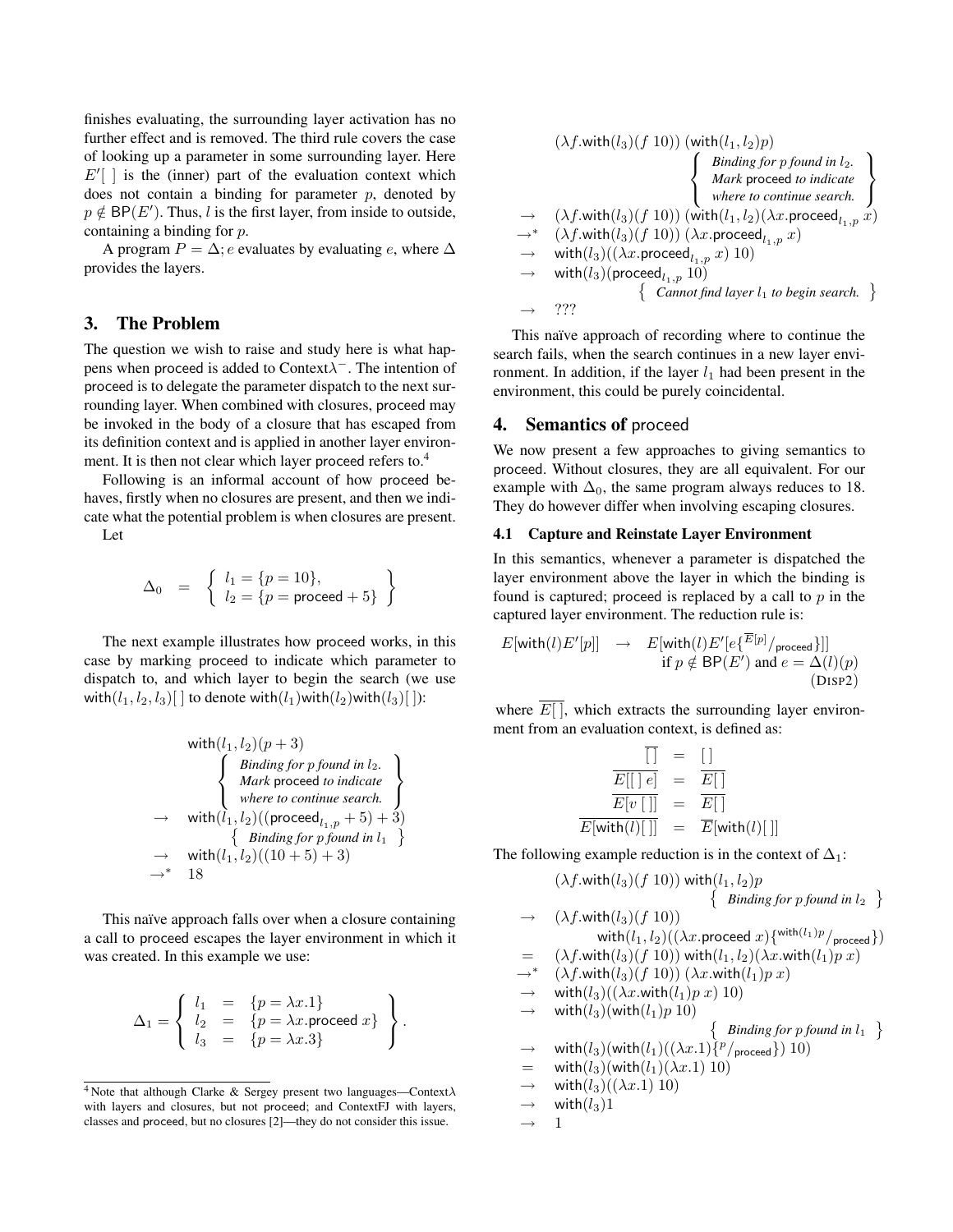Here, whenever proceed dispatches to another parameter, the context in which the evaluation occurs is (part of) the original, not the new context. So the parameter is not dynamically bound in the new context. For example, given layers:

$$
\Delta_2 = \left\{ \begin{array}{rcl} l_1 &=& \{p = q, q = \lambda x.4\} \\ l_2 &=& \{p = \lambda x.\text{proceed } x\} \\ l_3 &=& \{p = \lambda x.3, q = \lambda x.5\} \end{array} \right\}.
$$

the following reduction sequence illustrates that the environment associated with proceed remains longer than expected:

$$
(\lambda f.\text{with}(l_3)(f 10)) \text{ with}(l_1, l_2)p
$$
\n
$$
\rightarrow (\lambda f.\text{with}(l_3)(f 10))
$$
\n
$$
\text{with}(l_1, l_2)((\lambda x.\text{proceed } x)\{\text{with}(l_1)p/\text{proceed}\})
$$
\n
$$
= (\lambda f.\text{with}(l_3)(f 10)) \text{ with}(l_1, l_2)(\lambda x.\text{with}(l_1)p x)
$$
\n
$$
\rightarrow^* (\lambda f.\text{with}(l_3)(f 10)) (\lambda x.\text{with}(l_1)p x)
$$
\n
$$
\rightarrow \text{with}(l_3)((\lambda x.\text{with}(l_1)p x) 10)
$$
\n
$$
\rightarrow \text{with}(l_3)(\text{with}(l_1)p 10)
$$
\n
$$
\rightarrow^* \text{with}(l_3)(\text{with}(l_1)(q\{\text{with}(l_3)p/\text{proceed}\}) 10)
$$
\n
$$
= \text{with}(l_3)(\text{with}(l_1)q 10)
$$
\n
$$
\rightarrow^* \text{with}(l_3)(\text{with}(l_1)((\lambda x.4)\{\text{with}(l_3)q/\text{proceed}\}) 10)
$$
\n
$$
= \text{with}(l_3)(\text{with}(l_1)((\lambda x.4)\{10)\}
$$

This may be considered wrong, because parameters are by definition dynamically scoped, so one should always use the most recent binding. So q should dispatch to layer  $l_3$ . Alternatively, as the layer environment of the original dispatch was with $(l_1, l_2)$ , perhaps q should dispatch to  $l_1$ .

# 4.2 Capture Layer Environment and Use It to Interpret proceed: Variant I

In this semantics, we capture the layer environment to interpret proceed, but do not reinstate the environment. In this semantics, when a parameter  $p$  is called in environment  $E_0$ , proceed is replaced by a term  $p_{E_0}$  recording this information. Term  $p_{E_0}$  is evaluated in environment E by finding an appropriate binding in environment  $E[E_0]$ ], and then continuing evaluation in  $E[$  |. (In comparison, the previous semantics would continue in environment  $E[E_0[$  ]])

To model this, we add the following term to the language, and note that an ordinary parameter is modelled by  $p_{[]}$ :

$$
e \ ::= \ \cdots \ | \ p_E
$$

The modified rule for parameter dispatch is:

$$
E[p_{E_0}] \rightarrow E[e\{^{p_{E_1}}/_{\text{proceed}}\}]
$$
  
if  $E[E_0[$ ]]  $\equiv E_1[\text{with}(l)E_2[$ ]],  
 $p \notin \text{BP}(E_2)$  and  $e = \Delta(l)(p)$   
(DISP3)

Firstly, the environment  $E[$  ] is extended with  $E_0[$  ]. An appropriate layer  $l$  is found containing parameter  $p$ . In the binding of p in l, proceed is interpreted as  $p_{E_1}$ , where  $E_1$  is the remaining layer environment, above layer l.

We now redo the previous examples. Firstly with  $\Delta_1$ :

$$
(\lambda f.\text{with}(l_3)(f 10)) \text{ with}(l_1, l_2)p
$$
\n
$$
\left\{\n \begin{array}{l}\n \text{Binding for } p \text{ found in layer } l_2 \text{ of with}(l_1, l_2)[].\n \end{array}\n \right\}
$$
\n
$$
\rightarrow (\lambda f.\text{with}(l_3)(f 10))
$$
\n
$$
\text{with}(l_1, l_2)((\lambda x.\text{proceed } x)\{P^{\text{with}(l_1)[} \mid / \text{proceed}\})
$$
\n
$$
= (\lambda f.\text{with}(l_3)(f 10)) \text{ with}(l_1, l_2)(\lambda x.P_{\text{with}(l_1)[} \mid x)
$$
\n
$$
\rightarrow (\lambda f.\text{with}(l_3)(f 10)) (\lambda x.P_{\text{with}(l_1)[} \mid x)
$$
\n
$$
\rightarrow \text{with}(l_3)((\lambda x.P_{\text{with}(l_1)[} \mid x) 10)
$$
\n
$$
\rightarrow \text{with}(l_3)(p_{\text{with}(l_1)[} \mid 10)
$$
\n
$$
\left\{\n \begin{array}{l}\n \text{Binding for } p \text{ found in layer } l_1 \text{ of with}(l_3, l_1)[].\n \end{array}\n \right\}
$$
\n
$$
\rightarrow \text{with}(l_3)((\lambda x.1)\{P^{\text{with}(l_3)} / \text{proceed}\} 10)
$$
\n
$$
\rightarrow^* 1
$$

The following example, with layers  $\Delta_2$ , shows that this approach differs from the previous one:

$$
(\lambda f.\text{with}(l_3)(f 10)) \text{ with}(l_1, l_2)p
$$
\n
$$
\rightarrow (\lambda f.\text{with}(l_3)(f 10)) \text{ with}(l_1, l_2)(\lambda x. p_{\text{with}(l_1)[1]} x)
$$
\n
$$
\rightarrow^* (\lambda f.\text{with}(l_3)(f 10)) \lambda x. p_{\text{with}(l_1)[1]} x)
$$
\n
$$
\rightarrow \text{with}(l_3)((\lambda x. p_{\text{with}(l_1)[1]} x) 10)
$$
\n
$$
\rightarrow \text{with}(l_3)(p_{\text{with}(l_1)[1]} 10)
$$
\n
$$
\rightarrow \text{with}(l_3)(q 10)
$$
\n
$$
\rightarrow \text{with}(l_3)((\lambda x.5) 10)
$$
\n
$$
\rightarrow^* 5
$$

This shows that with this approach, parameters are now (correctly) dynamically scoped.

# 4.3 Capture Layer Environment and Use It to Interpret proceed: Variant II

The approach above performs the search in the current layer environment augmented with the captured layers. Another variant performs the search exclusively in the original layer environment. Thus we would have the two rules:

$$
E[\text{with}(l)E'[p]] \rightarrow E[\text{with}(l)E'[e\{^{p_E}/\text{proceed}\}]]
$$
  
if  $p \notin \text{BP}(E')$  and  $e = \Delta(l)(p)$   
(Disp4A)  

$$
E[p_{E_0}] \rightarrow E[e\{^{p_{E_2}}/\text{proceed}\}]
$$
  
if  $E_0[$  ]  $\equiv E_2[\text{with}(l)E_3[$ ]],  
 $p \notin \text{BP}(E_3)$  and  $e = \Delta(l)(p)$   
(Disp4B)

The first rule describes the initial dispatch to a parameter. The second rule describes dispatch corresponding to proceed. The environment in which the search is performed is  $E_0[$ ], rather than  $E[E_0[$ ]]. For our example, the results are the same as above.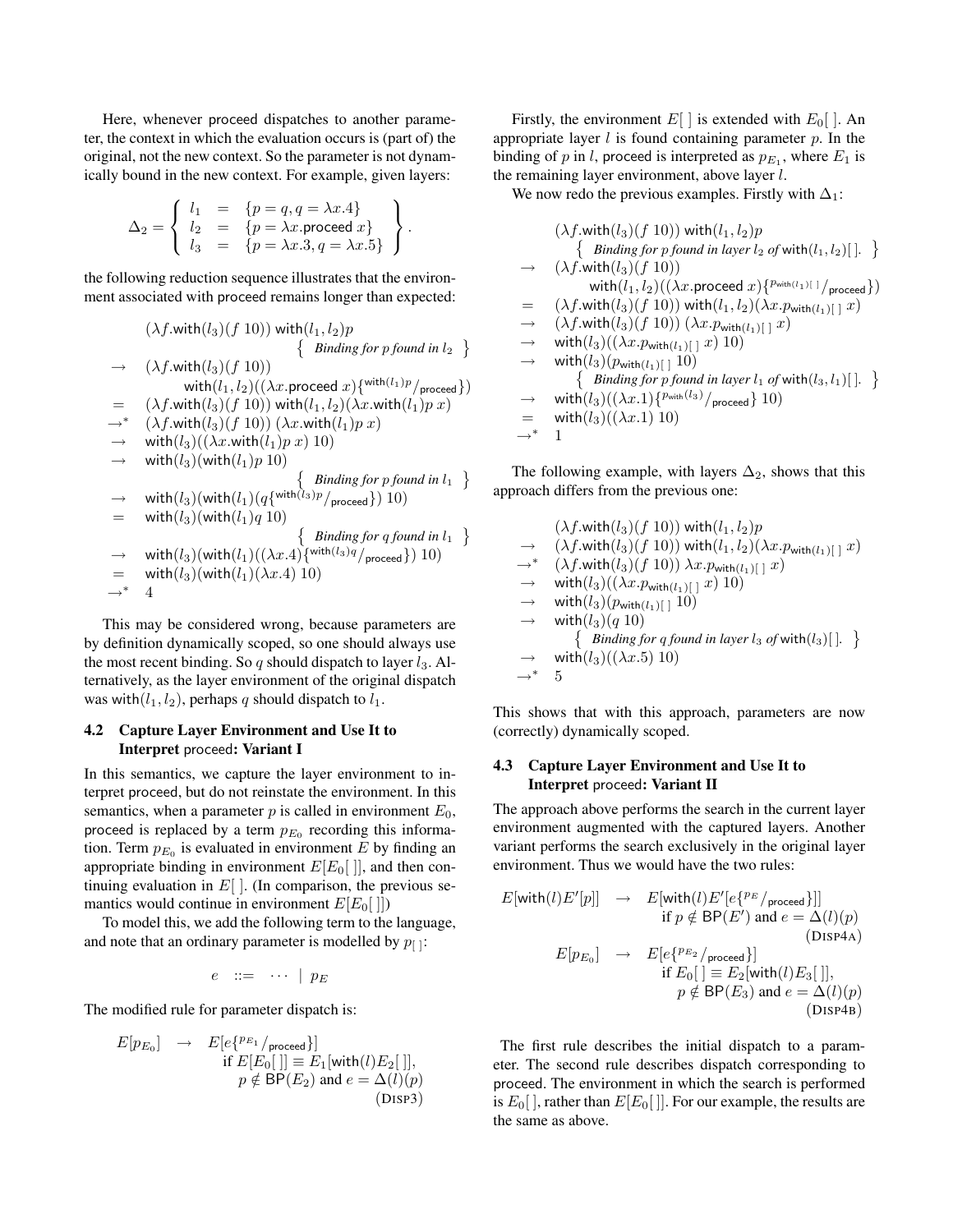#### 4.4 Build Composite Expression

In this approach, when a parameter is dispatched, the entire expression to which it corresponds, with all the proceed calls expanded in place, is computed:<sup>5</sup>

$$
E[p] \rightarrow E[build(p, \overline{E})]
$$
\n
$$
build(p, [] ) = error
$$
\n
$$
build(p, \text{with}(\overline{l}, l_0)) = \begin{cases} e^{\{build(p, \text{with}(\overline{l}))}/{\text{proceed}}\} \\ \text{if } e = \Delta(l_0)(p) \\ \text{build}(p, \text{with}(\overline{l})) \\ \text{obrewise} \end{cases}
$$

This approach is illustrated using layers  $\Delta_2$ :

$$
\left\{\begin{array}{lll} & (\lambda f.\text{with}(l_3)(f\ 10))\ \text{with}(l_1,l_2)p\\ & \text{build}(p,\text{with}(l_1,l_2))\\ & = & (\lambda x.\text{proceed }x)\{{}^{build}(p,\text{with}(l_1))}/\text{proceed }\}\\ & = & (\lambda x.\text{proceed }x)\{^{q}/\text{proceed }\}\\ & = & (\lambda x.q\ x)\\ & \rightarrow & (\lambda f.\text{with}(l_3)(f\ 10))\ \text{with}(l_1,l_2)(\lambda x.q\ x)\\ & \rightarrow & \text{with}(l_3)((\lambda x.q\ x)\ 10)\\ & \rightarrow & \text{with}(l_3)((\lambda x.q\ x)\ 10)\\ & \left\{\begin{array}{l} \text{build}(q,\text{with}(l_3))=\lambda x.5\\ \text{with}(l_3)((\lambda x.5)\ 10)\end{array}\right\}\\\ & \rightarrow & \text{with}(l_3)((\lambda x.5)\ 10)\\ & \rightarrow^* & 5\\ \end{array}\right\}
$$

This approach is actually semantically the same as the approach in Section 4.3 (we conjecture). They differ in the way they perform the computation. One approach  $(\S$  4.3) performs the computation of the 'generic function' on-the-fly, by reusing the previously saved layer to perform dispatch. The other  $(\S$  4.4) determines the complete generic function whenever dispatching to a parameter. This second approach corresponds to the precomputation of applicable methods in generic functions in CLOS, and hence ContextL.

#### 4.5 Discussion

Table 1 summarizes the different approaches described until now. For each proposal, the layer environment in which the lookup of a binding is performed is specified  $(E<sub>look</sub>)$ , as well as the layer environment in which execution continues  $(E_{\text{eval}})$ . As before,  $E_0$  refers to the remaining definition-time layer environment above the layer where proceed was captured, and  $E$  is the current layer environment. Also,  $E_{0, \text{full}}$ is the complete definition-time layer environment, including the layers below and the layer where proceed was captured.

From this table, we can rule out several approaches that have clear drawbacks. Looking up the binding in the current environment  $E[\ ]$  is unsatisfactory because it may fail to find an appropriate layer. Also, continuing evaluation in an environment where the definition-time layer environment is at the bottom, such as  $E[E_0[$  [] (4.1), destroys dynamic

binding of parameters, by allowing definition-time bindings to shadow the currently-active ones. Using simply  $E_0$ [ ] or  $E_{0,\text{full}}$  [ $\delta$  to continue in would be similarly wrong, since current dynamic bindings would not be available at all. However,  $E_{0,\text{full}}[E]$  | seems to be a reasonable choice for continuing evaluation, since both dynamic binding of parameters is respected *and* the definition-time layer environment is present to fulfil the expectations of original definitions.

For lookup, we have three remaining possibilities:

- $E_0$ [] lookup can fail even though a parameter binding is available in the current layer environment. This seems to contradict the purpose of dynamically-activated layers.
- $E_0[E[$  ||<sup>7</sup> A binding in the current layer environment can shadow a binding in the definition-time environment.
- $E[E_0]$  | A binding in the definition-time environment shadows bindings in the current environment.

It is obvious that  $E_0$ [] should be present, but we currently do not agree whether or how  $E[\ ]$  should be included.

# 5. Obtaining More Control

The previous strategies are meant to be possible defaults: the same semantics for all lambdas and for all layers. First the appropriate layer is found in an environment  $E_{\text{look}}$ , then the evaluation is continued in environment  $E_{\text{eval}}$ .

It is also possible to give programmers more fine-grained control. For instance, at the lambda level, we can distinguish between a lambda that captures  $E_0$  and one which does not (resulting in  $E_0 = [$  ). We explore this in Section 5.1. In Section 5.2 we explore the dual approach, where finegrained control is given at the layer level: we can specify that some layers *stick* to an escaping closure (and are therefore part of  $E_0$ ) so that they are reinstated when the closure is applied, whereas others do not.

#### 5.1 Control at the Lambda Level

Here, we annotate  $\lambda$ -abstractions to indicate whether or not they capture the layer environment they escape. Assume that  $\lambda^{\circ}$  denotes the  $\lambda$  which does not capture its context and  $\lambda^{\bullet}$ be the  $\lambda$  which does. We have the following rules:

$$
E[\text{with}(l)\lambda^{\circ}x.e] \rightarrow E[\lambda^{\circ}x.e] \text{ (Esc-)}E[\text{with}(l)\lambda^{\bullet}x.e] \rightarrow E[\lambda^{\bullet}x.\text{with}(l)e] \text{ (Esc-)}E[\text{with}(l)\lambda^{\bullet}x.e]
$$

The same  $\beta$ -reduction rule applies to both  $\lambda$ s.

 $\lambda^{\circ}$  behaves as before, discarding the surrounding layer activations.  $\lambda^{\bullet}$  behaves differently, wrapping the body of the  $\lambda$ -abstraction with the layer environment, so that when the  $\lambda$ abstraction is applied, the captured layers will be reactivated.

<sup>5</sup> This is similar to linearization of class hierarchies in, for example, Scala.

<sup>6</sup> Both not described in this paper.

<sup>7</sup> Not described in this paper.